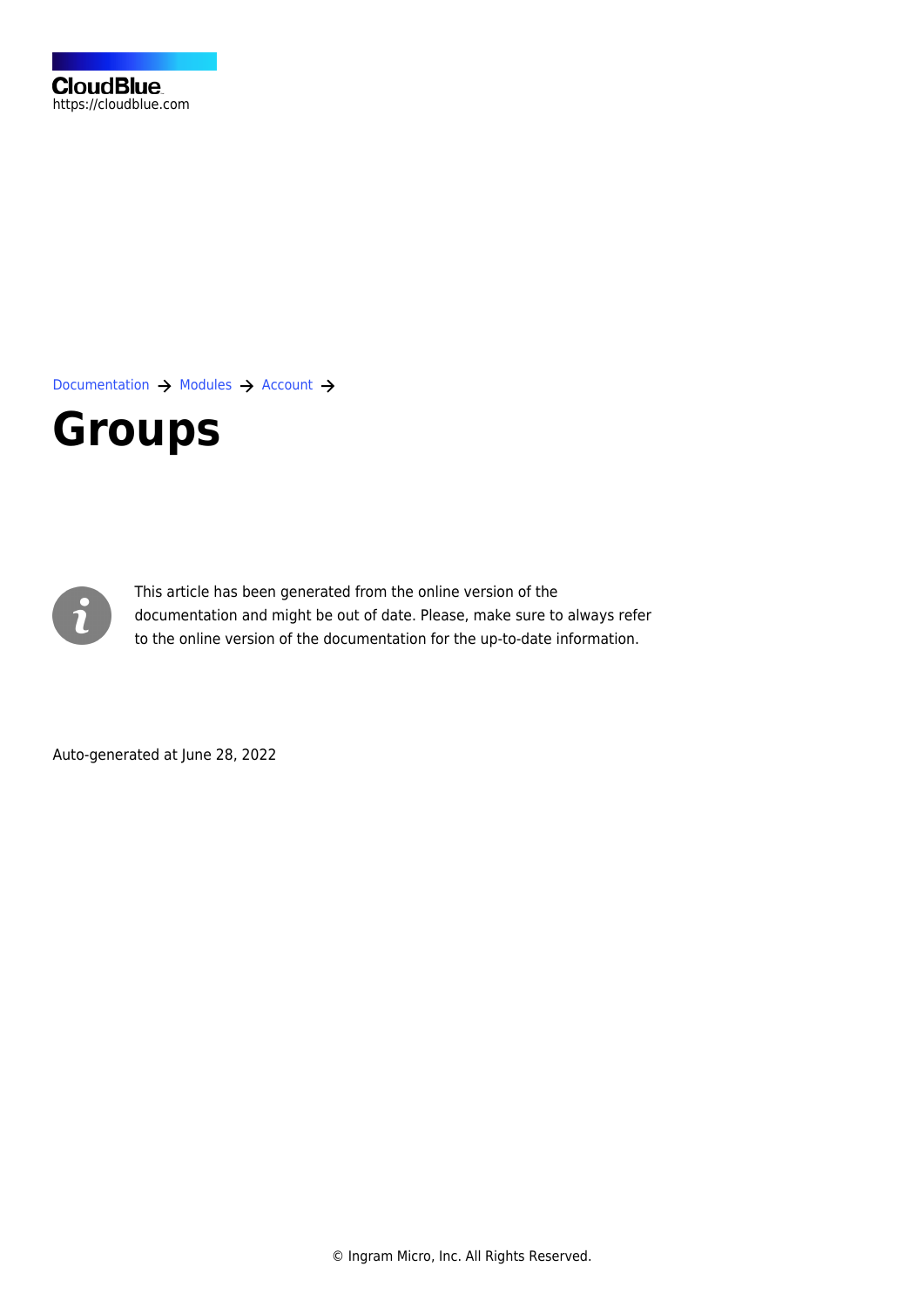Access the **Groups** section of the Account module to create a new group of users, manage group permissions, add existing users to a group or delete groups from the account.

By default, the system provides a group that is called "Administrators". This group includes all permissions that can be manually adjusted. Group permissions define what Connect modules are available for your specified group of users. Therefore, your users can access Connect modules that are included in their group permissions and cannot access excluded modules.

The following instructions showcase how to add groups to your account, manage your groups, and adjust group permissions on the CloudBlue Connect platform.

#### **Adding Groups**

Click the **Add Group** button to launch a group creation wizard. The following wizard steps help you configure a new group:

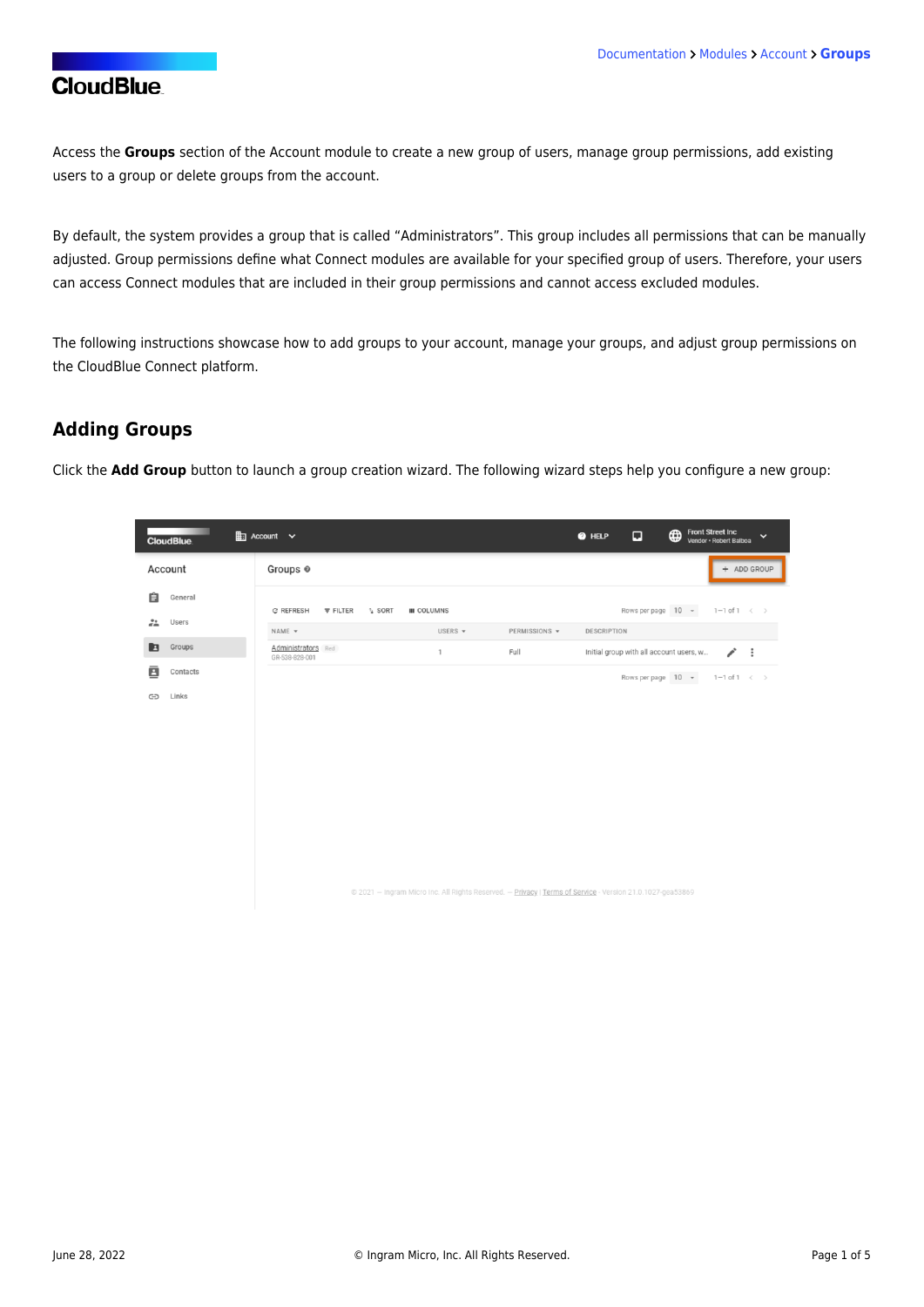| <b>CloudBlue</b>                                                                 | $\mathbb{E}$ Account $\vee$                                         |                                                                                                                        | Robert Balboa<br>Robert Bond<br>Front Street Inc.<br><b>O</b> HELP                                                                 |
|----------------------------------------------------------------------------------|---------------------------------------------------------------------|------------------------------------------------------------------------------------------------------------------------|------------------------------------------------------------------------------------------------------------------------------------|
| Account                                                                          | Add Group - Step 1                                                  |                                                                                                                        | + ADD GROUP                                                                                                                        |
| 自<br>General<br>22<br><b>Users</b><br>Groups<br>▣<br>ā<br>Contacts<br>Links<br>G | General<br>$\overline{2}$<br>Permissions<br>3<br>Users<br>4 Summary | Name*<br><b>Tutorial Group</b><br>Color*<br>Green<br>External ID<br>G001<br>Description *<br>This is a tutorial group. | $10 -$<br>$1 - 1$ of $1 \leq$<br>$\mathcal{E}$ :<br>nt users, w<br>$\overline{\phantom{a}}$<br>$10 - 7$<br>$1-1$ of $1 \leftarrow$ |
|                                                                                  |                                                                     |                                                                                                                        | 4<br>25/156                                                                                                                        |
|                                                                                  |                                                                     | CANCEL<br>BACK                                                                                                         | <b>NEXT</b>                                                                                                                        |
|                                                                                  |                                                                     | @ 2021 - Ingram Micro Inc. All Rights Reserved. - Privacy   Terms of Service - Version 21.0.1027-gea53869              |                                                                                                                                    |

| <b>CloudBlue</b>           | $\mathbb{E}$ Account $\vee$ |                                   |                                                                                                      |                         | <b>O</b> HELP | Robert Balboa<br>٠<br>∸<br>Front Street Inc. |
|----------------------------|-----------------------------|-----------------------------------|------------------------------------------------------------------------------------------------------|-------------------------|---------------|----------------------------------------------|
| <b>Account</b>             | Add Group $-$ Step 2        |                                   |                                                                                                      |                         |               | + ADD GROUP                                  |
| E<br>General               | General<br>$\checkmark$     | Select permissions                |                                                                                                      |                         |               |                                              |
| 22<br><b>Users</b>         | 2<br>Permissions            | $\mathsf{Q}$                      |                                                                                                      |                         | $10 -$        | $1 - 1$ of $1 \leftarrow \rightarrow$        |
| Groups                     |                             | Ⅲ All                             | All modules                                                                                          | □                       | nt users, w   |                                              |
| $\blacksquare$<br>Contacts | 3<br><b>Users</b>           | ⊪<br>Account                      | Manage users, groups, permissions, and account<br>settings of your organization with the Account     | □                       | $10 -$        | $1-1$ of $1 \leq$                            |
| Links<br>⊕                 | Summary<br>4                | 自<br>Agreements                   | Create and control the lifecycle of agreements<br>(contract templates) with the Agreements           | $\overline{\mathsf{S}}$ |               |                                              |
|                            |                             | ÷<br>Contracts                    | Create and manage contracts with your partners<br>with the Contracts Management module               | $\blacktriangleright$   |               |                                              |
|                            |                             | es Customers                      | View and manage your customers (tier accounts)<br>with the Customers Management module               | П                       |               |                                              |
|                            |                             | Integrations                      | Create and manage API tokens, access information,<br>and other integrations with the Extensions      | □                       |               |                                              |
|                            |                             | $\leftarrow$ Listings             | Monitor and process the queue of listing requests<br>from your partners with the Listings Management | □                       |               |                                              |
|                            |                             | $\boldsymbol{\varpi}$<br>Partners | View and manage all your partners and partners<br>information with the Partners Management module    | □                       |               |                                              |
|                            |                             | Ŝ<br>Pricing                      | Set, manage, and update the pricing of your<br>products and items with the Pricing Management        | Г                       |               |                                              |
|                            |                             | CANCEL                            | <b>BACK</b>                                                                                          | <b>NEXT</b>             |               |                                              |
|                            |                             |                                   | <b>PIIVACY LEITIS</b>                                                                                |                         | zr-gea53869   |                                              |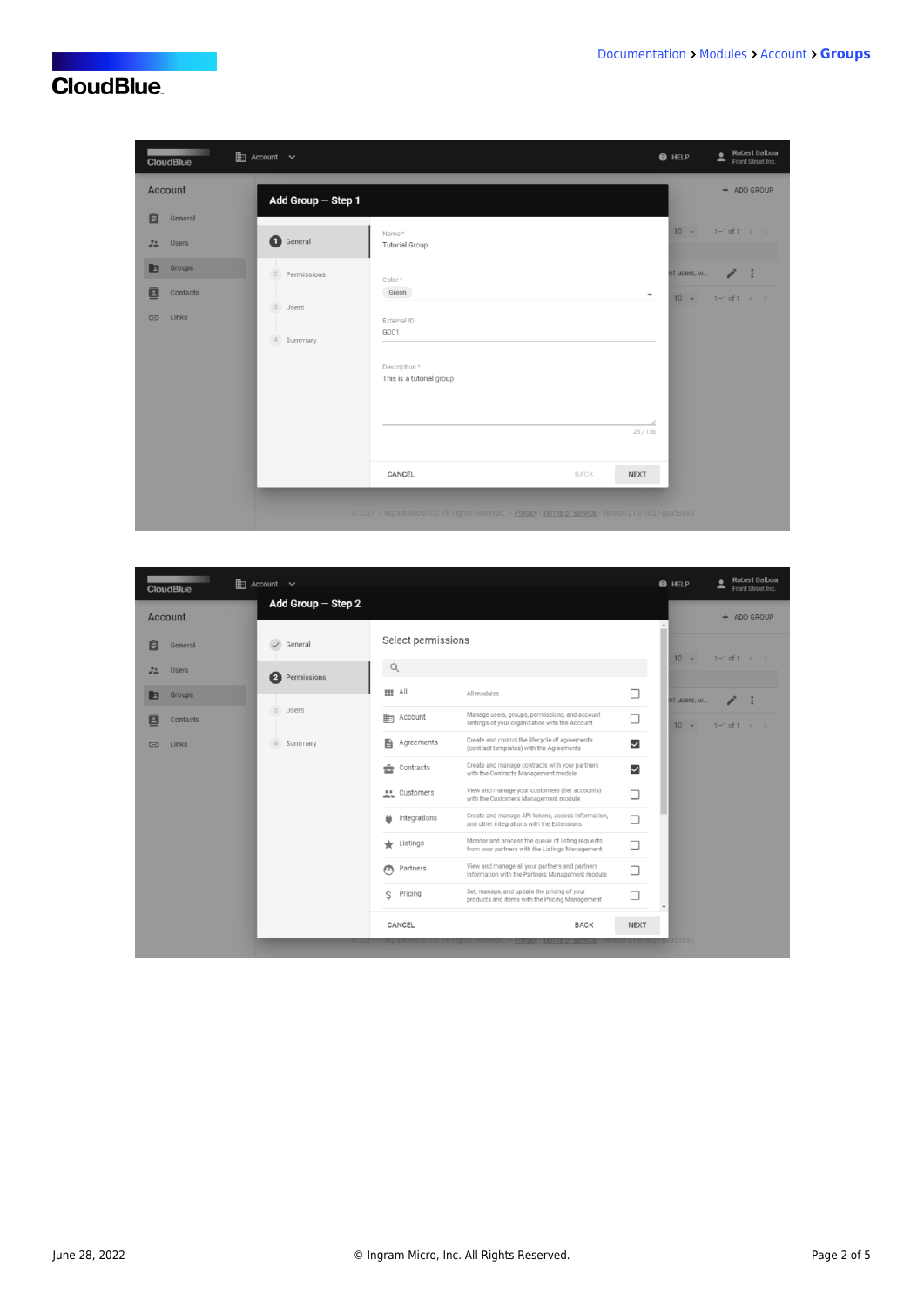| <b>CloudBlue</b>                   | <b>图</b> Account ∨                               |                                                                                                           | $\overline{\phantom{a}}$<br><b>O</b> HELP            | Robert Balboa<br>Front Street Inc. |
|------------------------------------|--------------------------------------------------|-----------------------------------------------------------------------------------------------------------|------------------------------------------------------|------------------------------------|
| Account                            | Groups <sup>®</sup>                              |                                                                                                           |                                                      | + ADD GROUP                        |
| 自<br>General<br>22<br><b>Users</b> | C REFRESH<br><b>FILTER</b><br>$\frac{1}{4}$ SORT | <b>III</b> COLUMNS                                                                                        | Rows per page $10 \rightarrow 1-1$ of $1 \leftarrow$ |                                    |
| Groups<br>E                        | Add Group - Step 3                               |                                                                                                           | nt users, w                                          | $\mathcal{S}$ :                    |
| 画<br>Contacts                      | $\checkmark$ General                             | Select users                                                                                              | $10 -$                                               | $1 - 1$ of $1 \leftarrow$          |
| Links<br>$\bigoplus$               | $\alpha$<br>Permissions<br>$\checkmark$          |                                                                                                           |                                                      |                                    |
|                                    | All<br>3 Users<br>Apollo Creed                   |                                                                                                           | $\checkmark$                                         |                                    |
|                                    | UR-149-860-973<br>4 Summary                      | acreed@apollocreedlimited.com                                                                             | $\overline{\mathbf{v}}$                              |                                    |
|                                    | CANCEL                                           | <b>BACK</b>                                                                                               | ADD                                                  |                                    |
|                                    |                                                  |                                                                                                           |                                                      |                                    |
|                                    |                                                  |                                                                                                           |                                                      |                                    |
|                                    |                                                  | @ 2021 - Ingram Micro Inc. All Rights Reserved. - Privacy   Terms of Service - Version 21.0.1027-gea53869 |                                                      |                                    |

- 1. **General**: Define your group name, color marker in the UI, description and external ID.
- 2. **Permissions:** Select required group permissions depending on the group functions.
- 3. **Users:** Select available account users.
- 4. **Summary:** Review your created group summary screen.

### **Manage Your Groups**

Locate your group and click the vertical ellipsis (**⋮**) icon on the corresponding row: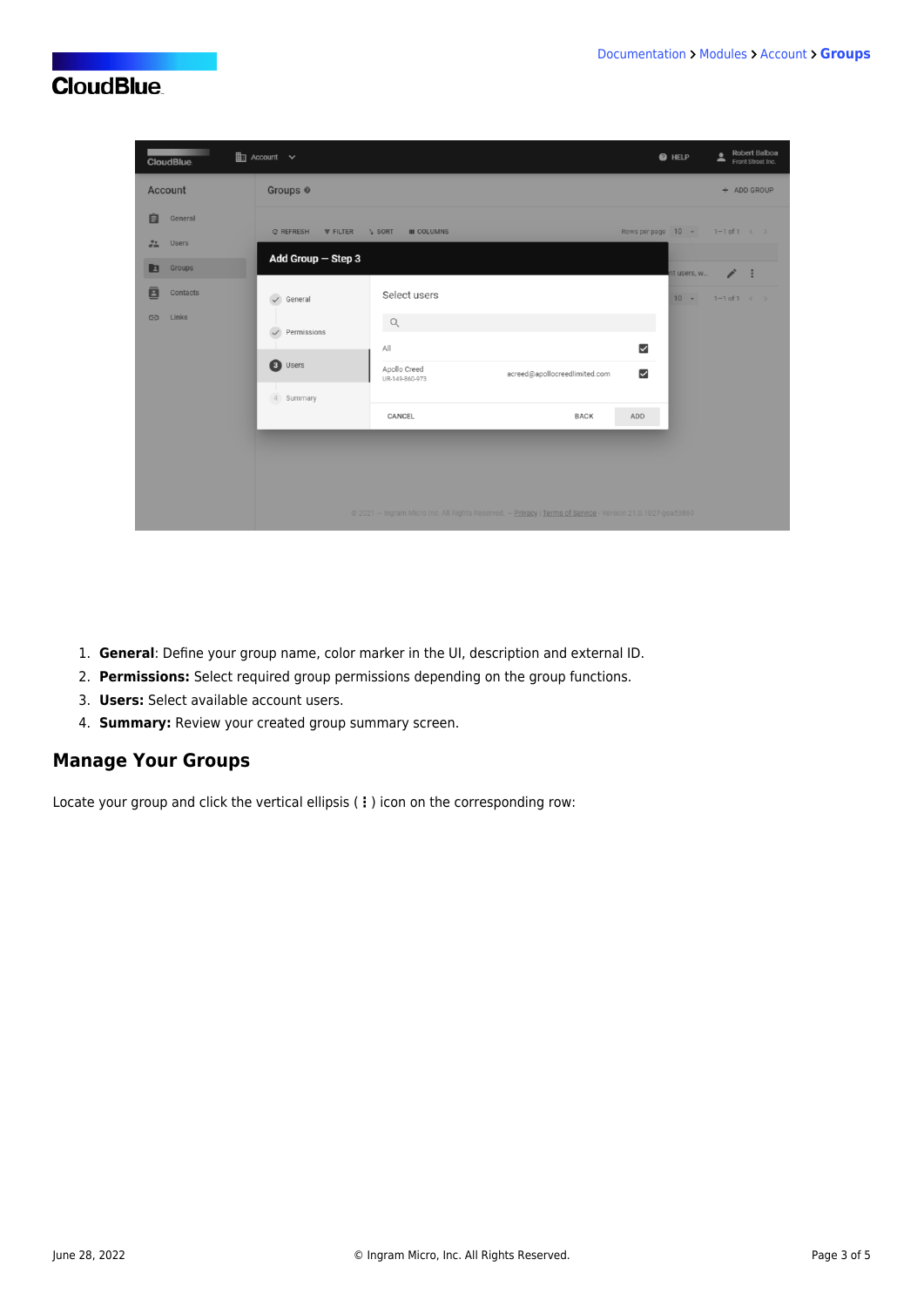|                  | <b>CloudBlue</b> | $\mathop{\mathrm{Im}}$ Account $\mathop{\mathsf{v}}$ |                    |                    |               | $\Box$<br>$\bullet$ HELP                                                                                  | <b>Front Street Inc</b><br>⊕<br>$\checkmark$<br>Vendor · Robert Balboa |
|------------------|------------------|------------------------------------------------------|--------------------|--------------------|---------------|-----------------------------------------------------------------------------------------------------------|------------------------------------------------------------------------|
|                  | Account          | Groups @                                             |                    |                    |               |                                                                                                           | + ADD GROUP                                                            |
| 自                | General          | C REFRESH<br><b>FILTER</b>                           | $\frac{1}{4}$ SORT | <b>III</b> COLUMNS |               | Rows per page 10 -                                                                                        | $1-2$ of $2 \leq$                                                      |
| $\frac{22}{100}$ | Users            | NAME -                                               |                    | USERS $\sim$       | PERMISSIONS - | DESCRIPTION                                                                                               |                                                                        |
| E                | Groups           | Administrators Red<br>GR-538-828-001                 |                    | $\mathbf{1}$       | Full          | Initial group with all account users, w                                                                   | $\left( \begin{array}{c} \vdots \end{array} \right)$<br>i              |
| ē                | Contacts         | <b>Tutorial Group</b> Green<br>GR-538-828-003        |                    | $\sqrt{2}$         | Custom        | This is a tutorial group.                                                                                 | $+\frac{63}{201}$ , Add users                                          |
| ⊖                | Links            |                                                      |                    |                    |               | Rows per page 10 -                                                                                        | 面<br>Delete                                                            |
|                  |                  |                                                      |                    |                    |               |                                                                                                           |                                                                        |
|                  |                  |                                                      |                    |                    |               |                                                                                                           |                                                                        |
|                  |                  |                                                      |                    |                    |               |                                                                                                           |                                                                        |
|                  |                  |                                                      |                    |                    |               |                                                                                                           |                                                                        |
|                  |                  |                                                      |                    |                    |               | @ 2021 - Ingram Micro Inc. All Rights Reserved. - Privacy   Terms of Service - Version 21.0.1027-gea53869 |                                                                        |

Thereafter, click **Delete** to remove this group or click **Add users** to assign new users to your selected group.

Users and Groups

Note that each user must belong to at least one group. Therefore, make sure to assign your new users to a right user group with relevant permissions.

#### **Editing Groups**

Edit permissions, included users and other general group data by clicking on the **edit** icon next to your selected group.